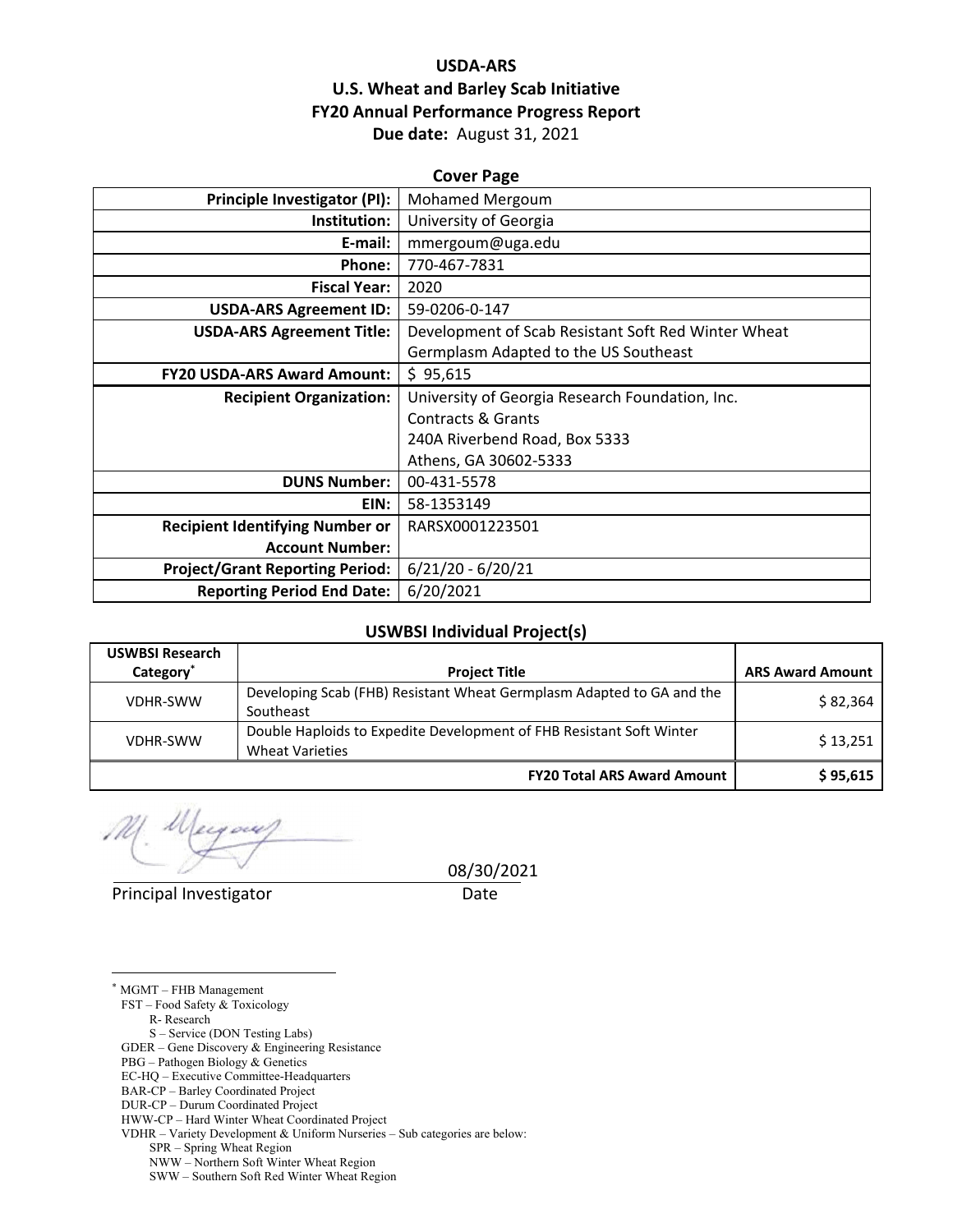# **Project 1:** *Developing Scab (FHB) Resistant Wheat Germplasm Adapted to GA and the Southeast*

## **1. What are the major goals and objectives of the research project?**

Scab, also called Fusarium Head Blight (FHB) disease is a major threat to wheat in many US wheat growing regions including the SE regions. In GA and Southeast (SE), scab epidemics can result in significant loss revenue due to low grain production and unacceptable toxin levels (DON). The problems is being solved by UGA breeding program by developing and releasing adapted soft red winter wheat (SRWW) varieties and germplasm with improved FHB resistance and evaluating them in FHB nurseries and regional nurseries for agronomic performance and FHB reactions. The specific objectives of this project are (1) increase acreage planted to wheat varieties exhibiting improved FHB resistance; (2) generate SRWW germplasm with high yield and improved diseases resistances including FHB; (3) improve efficiency of coordinated project breeding programs to develop and release FHB resistant varieties; and (4) Implement new breeding technologies to further enhance short-term and long-term improvement of FHB resistance and to efficiently introgress effective resistance genes into new germplasm. This project is a collaborative effort with SUNGRAINS and many USDA‐ARS labs including the Genotyping Center at Raleigh NC (Dr. Gina Brown‐Guedira and her team).

**2. What was accomplished under these goals or objectives?** *(For each major goal/objective, address these three items below.)*

#### **Objective 1: I**ncrease acreage planted to wheat varieties exhibiting improved FHB resistance

#### **a) What were the major activities?**

The evaluation of our HRSW germplasm to FHB is conducted, particularly on recently released and major commercial cultivars in the Georgia Official Variety Testing trial. Similarly, seed samples of major growing cultivars and elite lines included the state variety trial and regional nurseries are collected and sent to USDA‐ARS lab in the University of MN for DON testing.

#### **b) What were the significant results?**

Data on the reaction of the major commercial grown cultivars; recently released cultivars; and elite lines are published in the Georgia Wheat Performance Bulletin and /or GA 2020‐ 2021 Small Grain Performance Tests. Similarly, information on the DON levels in grain were disseminated and made available to end‐users including flourmills in the state. Additionally, **we have released 3 cultivars in 2020, four in 2019 and one in 2018** (Table: Release Germplasm/ cultivars). These cultivars have improved FHB and are being contributing to this objective.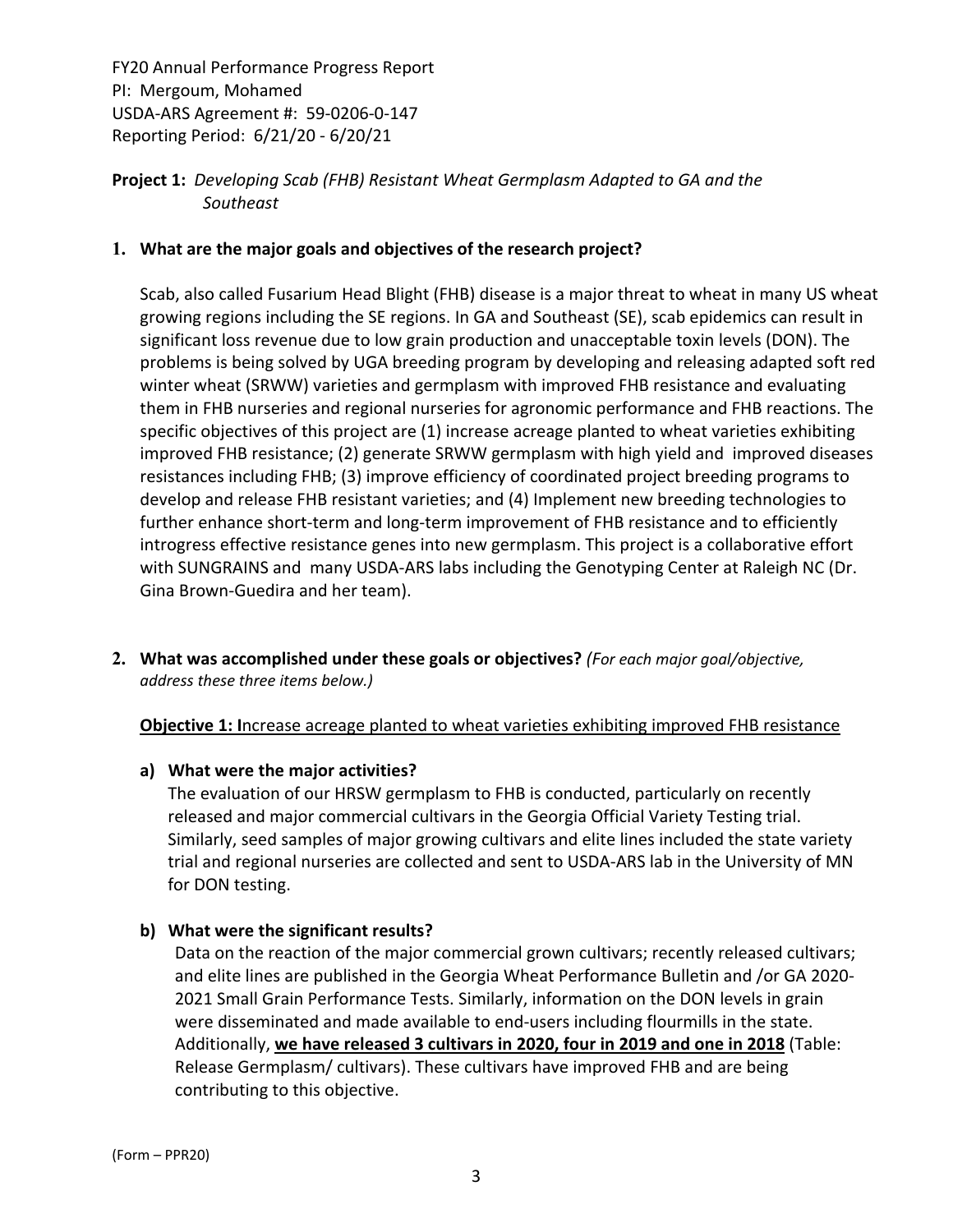## **c) List key outcomes or other achievements.**

Information on FHB reaction and DON levels of major commercial grown cultivars and recently released or potential releases cultivars are made available to wheat growers in GA and the SE will encourage them to grow those wheat cultivars with improved FHB resistance. In 2020, we released and licensed THREE cultivars: AP 1983 (GA10407-17E8); AGS 2021 (GA11656‐17E11); and PGX 20‐15 (GA10268‐17LE16). This is following the four release (Blanton, Rutledge, AGS 3015 and GA09436‐16‐E120 with improved FHB resistance in 2019. This will enhance the wheat acreages grown to FHB resistant cultivars.

**Objective 2:** Generate SRWW germplasm with high yield and improved diseases resistances including FHB

## **a) What were the major activities?**

With the aim to continue introgressing FHB resistance in SRWW varieties adapted to GA and the SE region, about 800 bi‐parental, backcrossing and 3‐way crosses are made in 2020. These crosses involved GA elite breeding lines from different sources of FHB resistance and most adapted grown cultivars in the region. Among these, crosses between elite breeding lines and adapted genotypes with Fhb1 are among our top priority. Segregating breeding populations derived from the above crosses were evaluated and advanced to select desirable advanced lines with improved over‐all agronomic performance and diseases/insect/viruses/bacteria resistances including FHB. More than 1000, 150, and 20 selected lines were included in PYTs, Elite, state and regional yield trials in 2020‐21 crop cycle.

# **b) What were the significant results?**

More than 25 elite lines with improved FHB resistance were entered in the GA State trial, regional SUGRAINS and Uniform regional trials. All the lines newly entered in the 2020 and 2021 GA and regional OVTs (18‐19‐20 series), have FHB resistance and some of them have *Fhb1* gene. Among the recently released UGA lines (16 and 17 series), many have improved resistance and low DON level. Another 20 elite lines (18, 19 and 20 series) that are being tested in the State trials. Among the five 18 series lines, 4 of them are being released and two of them have *Fhb1* gene providing them with good FHB resistance.

#### **c) List key outcomes or other achievements.**

In 2020, we released THREE cultivars: AP 1983 (GA10407‐17E8); AGS 2021 (GA11656‐ 17E11); and PGX 20‐15 (GA10268‐17LE16). All of them have improved FHB resistance compared to susceptible checks. Previously, in 2019, we released four cultivars with various FHB resistance.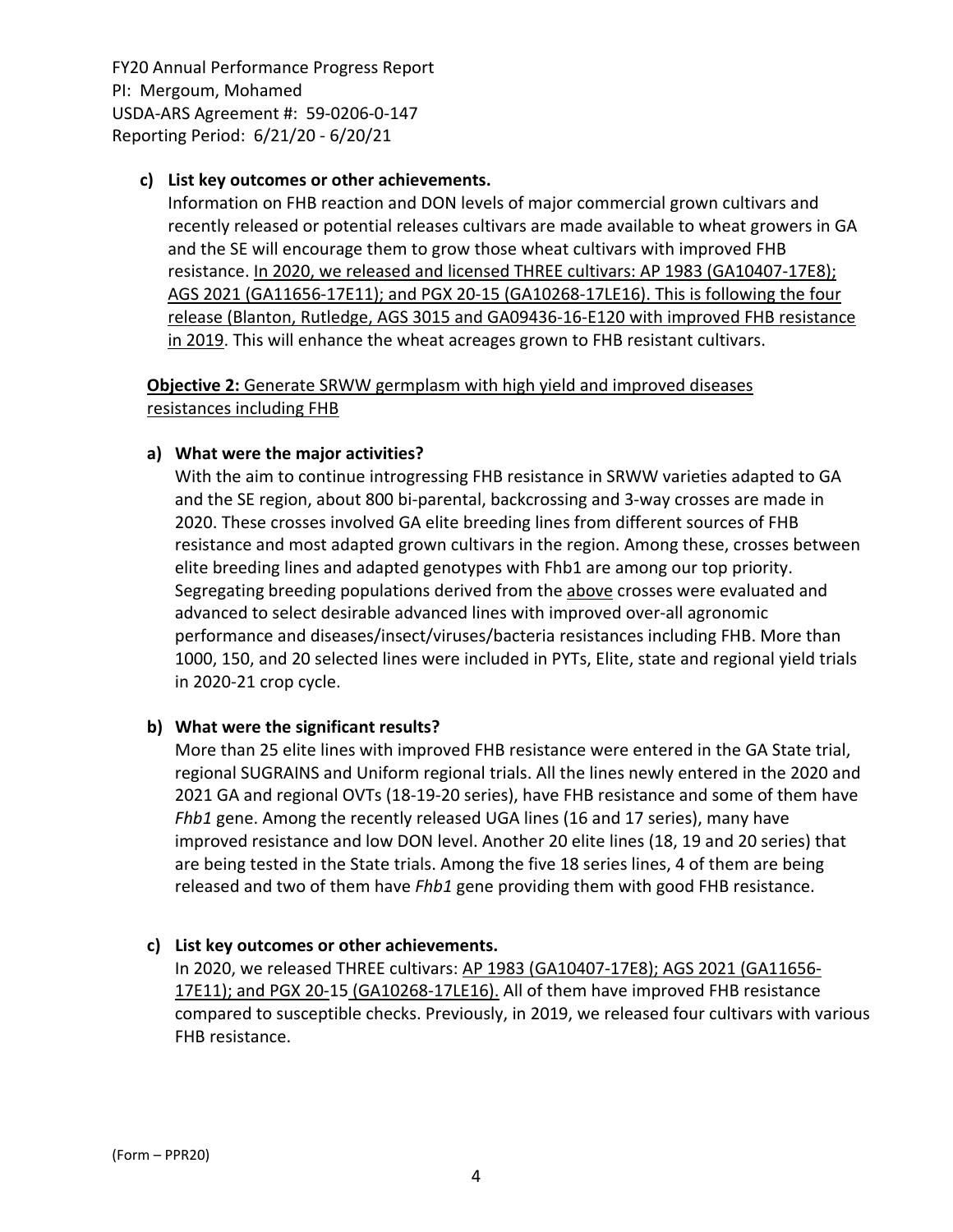# **Objective 3: I**mprove efficiency of coordinated project breeding programs to develop and release FHB resistant varieties

## **a) What were the major activities?**

The collaborative effort among the SUNGRAINS Universities and Virginia Tech has been very successful for all programs. It is allowing a smooth movement and exchange of elite and adapted germplasm with FHB resistance among collaborative programs.This collaborative also included many of the USDA‐ARS labs. This includes in particular, the Genotyping Center, Raleigh, NC with assistance in GS and MAS of elite germplasm. We also included in our crosses sources of FHB resistance from Northern germplasm with an Rht‐b1 background to transfer it into Rht‐D1 background for better adaptation to the Southeast germplasm pool.

## **b) What were the significant results?**

A well and successful cooperative evaluation of nurseries including the Southern Uniform Scab, the Uniform Eastern and bread Wheat, GAWN, and SUNWHEAT nurseries; and the exchange of resistance germplasm, crosses, and double haploid lines and joint evaluation over locations of these germplasm sources is well established.

## **c) List key outcomes or other achievements.**

Many elite and DH lines were selected with pyramiding QTL of FHB resistance from different sources including advanced and elite lines with Jamestown, Hilliard, MD03W61‐09‐7 (*Fhb1*), MD08‐26‐H2‐7 (*Fhb1* 5AS 2DL), MD08‐29‐E9‐26 (*Fhb1* 5AS 2DL), AGS 3030 (GA JT141‐14E45), and AGS 3015(GA 09129‐16E55) as FHB resistance parent donors. In addition, many new lines from the 18 series (GA15VDH‐FHB‐MAS23‐18LE43F, 15VDH‐FHB‐MAS23‐18LE45F, 15VDH‐FHB‐MAS30‐18ESc43F, 15VDH‐FHB‐MAS22‐18ESc41F, 15VDH‐FHB‐MAS10‐ 18LEDH16F, 15VDH‐FHB‐MAS27‐07‐18ADH33F) and 19 series are added to this list. These are evaluated for their performance and FHB reaction 2020‐2021.

**Objective 4:** Implement new breeding technologies to further enhance short‐term and long‐ term improvement of FHB resistance and to efficiently introgress effective resistance genes into new germplasm

# **a) What were the major activities?**

Pyramiding and combining FHB resistant QTLs coupled with good field and consistent screening test is facilitating well the development of cultivars that are adapted and have improved and effective FHB resistance. Genomic, Marker Assisted Selection (MAS) and Backcrossing (MABC) methods to select/advance elite lines and introgress of many known FHB QTL (*Fhb1*, 2DL, 5AS (Ning 7840), and 3BL (Massey), 1B (Jamestown), 1A, 4A (Neuse), and 2B, and 3B (Bess)) into SRWW background are performed. Derived elite lines with *Fhb1* and other QTLs are evaluated among elite lines and backcross populations. Widely adapted and recently released cultivars, are used as recurrent parents to develop homozygous lines with combinations of Fhb1, 2DL, 5AS, and other QTL with improved FHB resistance. We are cooperating with the USDA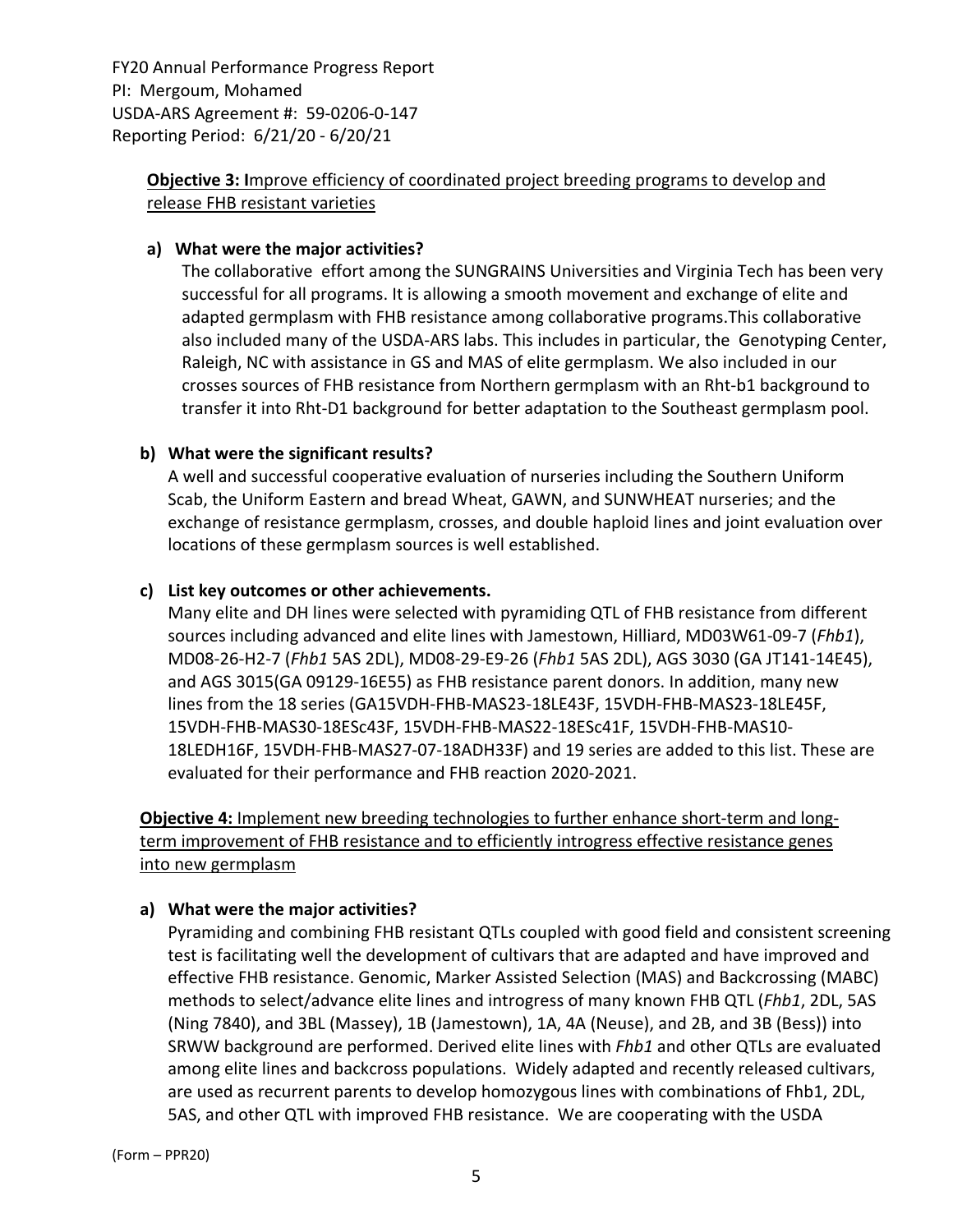> Genotyping Centers, (Dr. Gina Brown –Guedira) to evaluate populations with Fhb1 and other fhb QTLs pyramided with leaf and stripe rust, and hessian fly genes.

## **b) What were the significant results?**

Many lines from 20 and 19E/LE series identified as a good yielding lines with the QTL *Fhb1*, were subjected to GS/MAS are being increased for release or potential release. These lines are also being tested in GA OVT, SUNGRAINS and Uniform regional trials. Similarly, many DH promising lines with various levels of FHB resistance and having multiple FHB QTL, including *Fhb1* are being tested.

## **c) List key outcomes or other achievements.**

Two among the four lines 18 series that are being released in 2021 (GA12505B14‐ 18LE23Fand GA15VDH‐FHB‐MAS23‐18LE43F) have good yield with the QTL *Fhb1*. These are the FIRST SRWW cultivars that will be released with *Fhb1* gene. In addition, many other DH lines (including, GA15VDH‐FHB‐MAS23‐18LE43F that is being released) and many 19 series lines were identified with Fhb1 QTL and good performance.

# **3. Was this research impacted by the COVID‐19 pandemic (i.e. university shutdowns and/or restrictions, reduced or lack of support personnel, etc.)? If yes, please explain how this research was impacted or is continuing to be impacted.**

COVID‐19 is impacting our FHB research activities at GA although limited human resources, restrictions on traveling and other guidelines set up by the UGA are less restrictive due to vaccination. FHB notes and harvest samples for FDK and DON were relatively slowed and reduced. Particularly, evaluation of FHB severity was taken only on most elite trials. Harvest of seed samples from scab nurseries for DON was limited to elite trials.

# **4. What opportunities for training and professional development has the project provided?**

Three graduates and several undergraduates students were trained in screening and evaluating germplasm for scab resistance. They were also involved in preparing samples for DON testing and FAB nursery preparation.

#### **5. How have the results been disseminated to communities of interest?**

Two posters were presented; one at the 2020 Annual Forum of the Wheat and Barley Scab Initiative (see publications section) and the other at the APS annual meetings. Similarly, a lab/field tour was given to graduate students and teachers involved in the PBGG 6000 practicum course in 2020 highlighting the importance of scab, research being conducted and achievements made.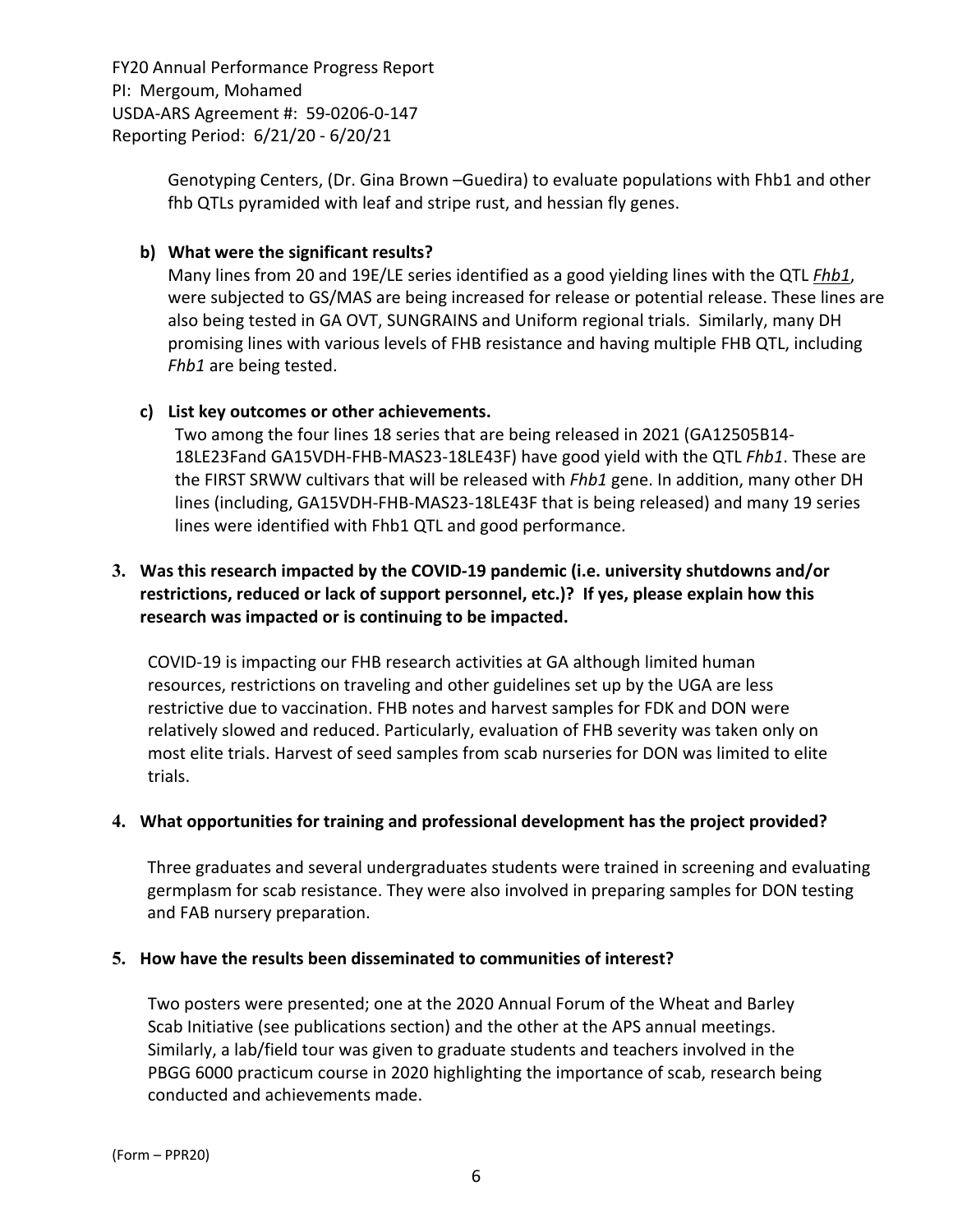# **Project 2:** *Developing Doubled Haploids to Expedite Variety Development in Soft Red Winter Wheat*

## **1. What are the major goals and objectives of the research project?**

The double haploid (DH) main goal is increase the efficiency of coordinated project breeding programs in developing and releasing FHB‐resistant varieties using DH techniques. This shortens the variety development time in fall‐sown small grains by approximately four years. We are expanding the use of this technique for the whole Southern Winter Wheat region by the coordinated development of at least five breeding populations through DH production followed by collaborative phenotyping across the region once the DH lines are developed and seed is increased for testing. The DH facility at Kansas State University (Heartland/Plant Innovations Facility) is used to produce the DH lines from several crosses

**2. What was accomplished under these goals or objectives?** *(For each major goal/objective, address these three items below.)*

## **a) What were the major activities?**

The DH technique allows us to generate rapidly homozygous lines with many QTL of FHB resistance from various sources. From about, 200 DH lines evaluated in yield trials and 300 DH lines were evaluated in head‐rows, about 15 and 150 lines were advanced to State and elite trials in 2020‐21. These include sources from different breeding programs in the region. Among these, sources with Fhb1 and QTL from our UGA and regional programs (Jamestown, Hilliard, MD03W61‐09‐7 (Fhb1), MD08‐26‐H2‐7 (Fhb1 5AS 2DL), MD08‐29‐E9‐26 (Fhb1 5AS 2DL), AGS 3030 (GA JT141‐14E45), AGS 3015(GA 09129‐16E55), GA15VDH‐FHB‐MAS23‐18LE43F, and GA12505B14‐18LE23F). In addition, several UGA elite DH with FHB resistance are being in crosses to generate new generation of DH with scab resistance sources mentioned above and elite lines in the GA and regional trials.

# **b) What were the significant results?**

Several UGA elite DH with FHB resistance are tested in Elite, GA State or regional trials. This includes GA15VDH‐FHB‐MAS23‐18LE43F and several 19 series lines. Among other lines with high yield, many DH lines with a wide array of pyramided scab QTL (Fhb1, 2DL, 5AS, 1B, 1A, 4A and 3B) were found also to have good resistances to other foliar disease and Hessian fly. These include UGA DH GA131246LDH‐18E35 and GA14436LDH‐18LE26, and 6 elite lines from the 19 series that are being increased as potential release in 2022

#### **c) List key outcomes or other achievements.**

GA131246LDH‐18E35 and GA15VDH‐FHB‐MAS23‐18LE43F were promising lines and were increased and being released in 2021. Among the six 19 series that are increased for potential release (GA 151313‐LDH224‐19E38; GA 111055‐19LE12; GA 121012‐19LE8; GA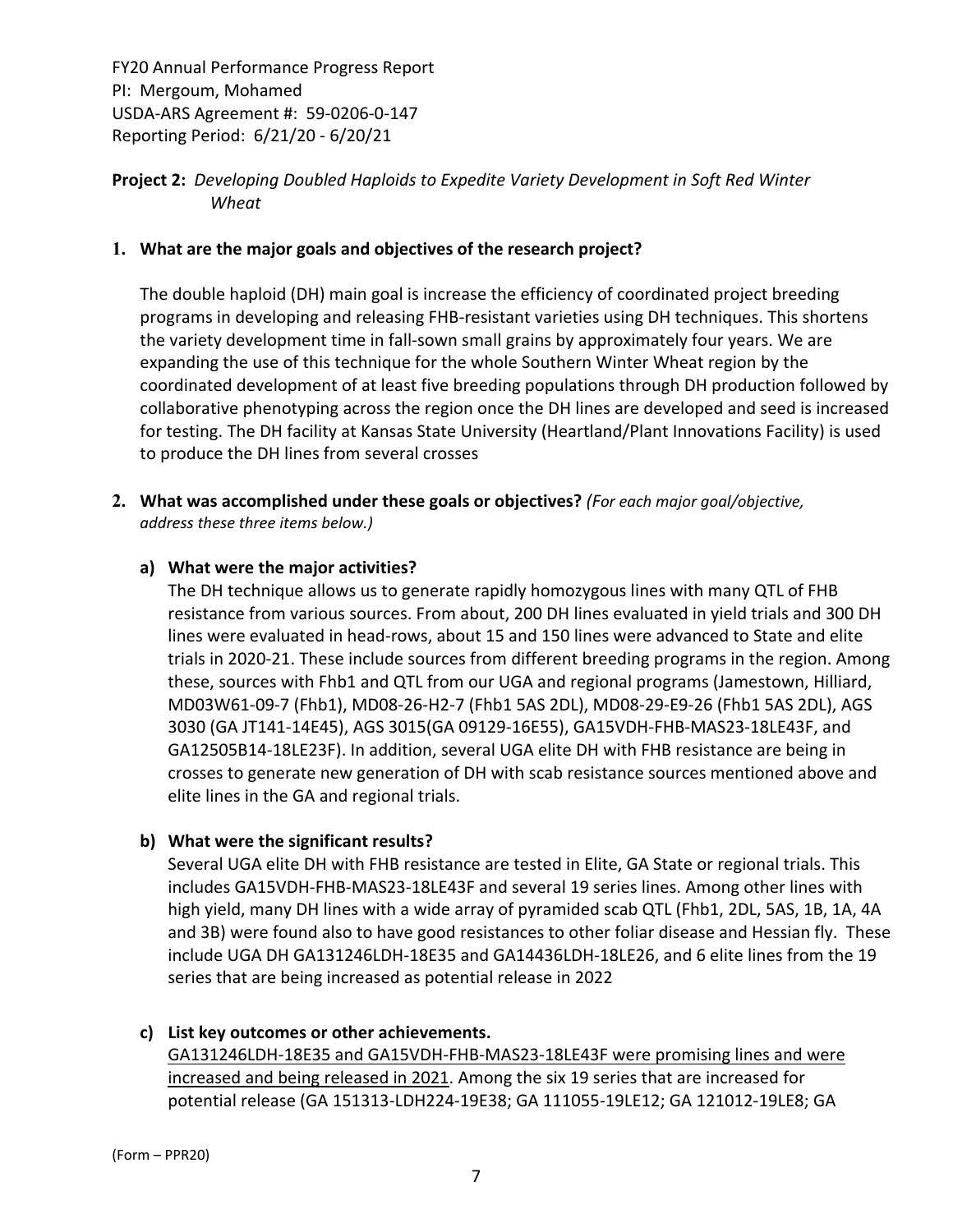> 11052‐19LE15; GANC 12642‐19LE16F; and GA 151254‐LDH071‐19E32), two of them are DH.

**3. Was this research impacted by the COVID‐19 pandemic (i.e. university shutdowns and/or restrictions, reduced or lack of support personnel, etc.)? If yes, please explain how this research was impacted or is continuing to be impacted.**

DH production was outsourced to a lab out of UGA. However, we had delay in delivering these DH due to COVID‐19 impact on the institution that is charged of producing these DH.

# **4. What opportunities for training and professional development has the project provided?**

Many graduate students and several undergraduate are trained in protocol for screening and evaluating germplasm for scab resistance.

#### **5. How have the results been disseminated to communities of interest?**

Two posters were presented; one at the 2020 Annual Forum of the Wheat and Barley Scab Initiative (see publications section) and the other at the APS annual meetings. Similarly, a lab/field tour was given to graduate students and teachers involved in the PBGG 6000 practicum course in 2020 highlighting the importance of scab, research being conducted and achievements made.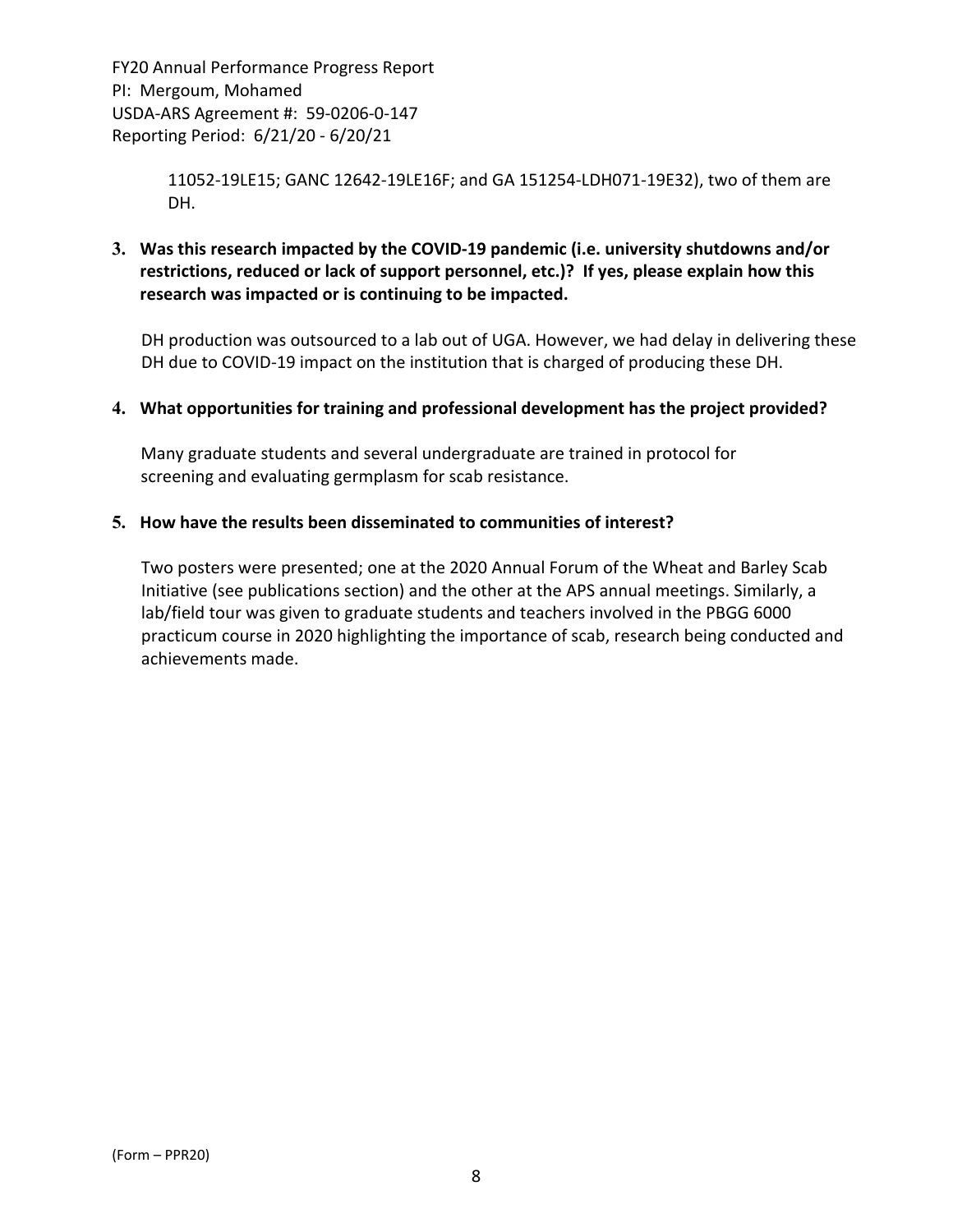# **Training of Next Generation Scientists**

**Instructions:** Please answer the following questions as it pertains to the FY20 award period (6/21/20 ‐ 6/20/21). The term "support" below includes any level of benefit to the student, ranging from full stipend plus tuition to the situation where the student's stipend was paid from other funds, but who learned how to rate scab in a misted nursery paid for by the USWBSI, and anything in between.

**1. Did any graduate students in your research program supported by funding from your USWBSI grant earn their MS degree during the FY19 award period?**

☐Yes ☐No ☒ Not Applicable **If yes, how many?** Click to enter number here.

**2. Did any graduate students in your research program supported by funding from your USWBSI grant earn their Ph.D. degree during the FY19 award period?**

| $\Box$ Yes | $\square$ No      | $\boxtimes$ Not Applicable |  |  |
|------------|-------------------|----------------------------|--|--|
|            | If yes, how many? | Click to enter number here |  |  |

**3. Have any post docs who worked for you during the FY19 award period and were supported by funding from your USWBSI grant taken faculty positions with universities?**

 $\square$ Yes  $\square$ No  $\square$  Not Applicable **If yes, how many?** Click to enter number here.

**4. Have any post docs who worked for you during the FY19 award period and were supported by funding from your USWBSI grant gone on to take positions with private ag‐ related companies or federal agencies?**

| $\Box$ Yes | $\square$ No | $\boxtimes$ Not Applicable                    |  |  |
|------------|--------------|-----------------------------------------------|--|--|
|            |              | If yes, how many? Click to enter number here. |  |  |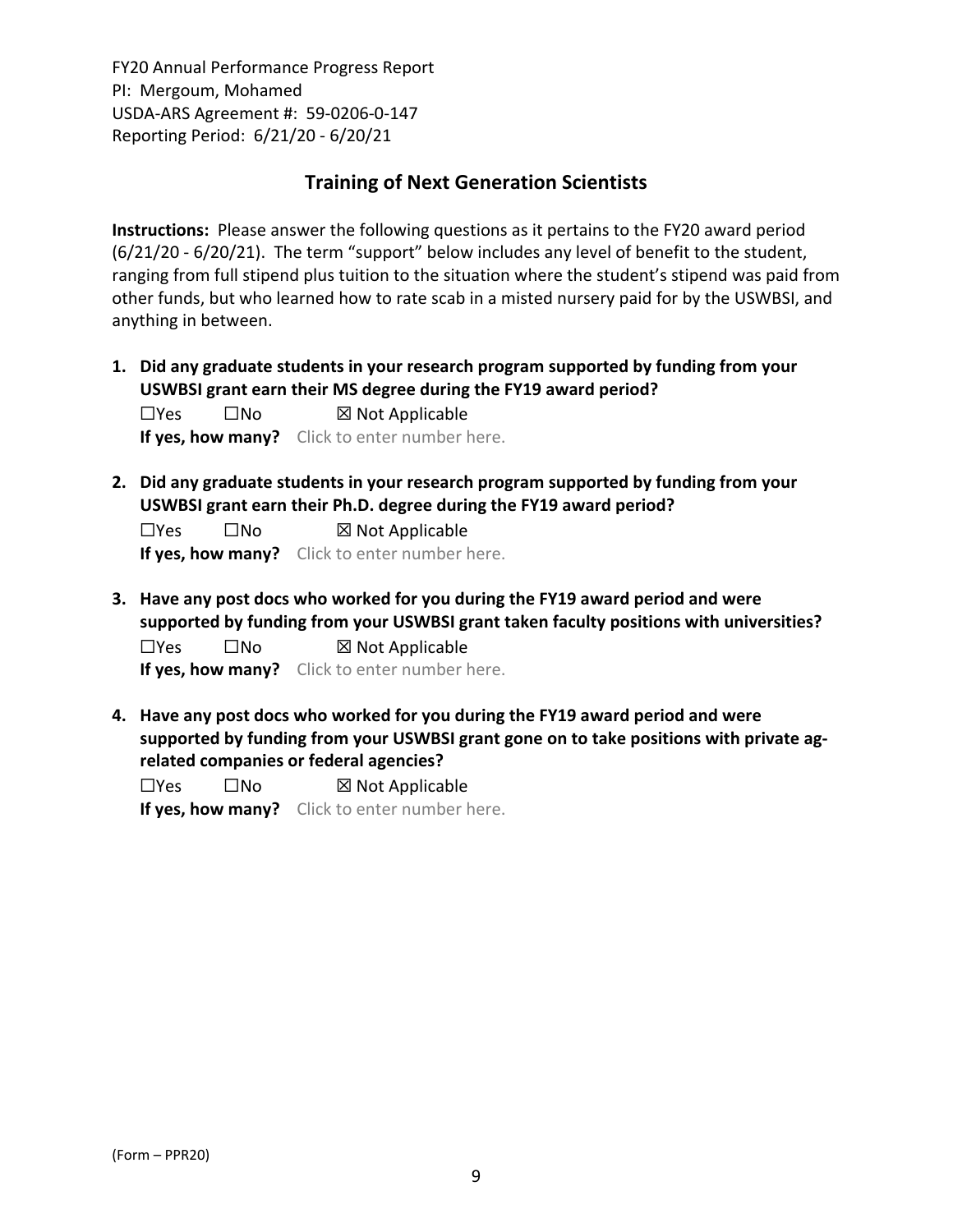# **Release of Germplasm/Cultivars**

**Instructions:** In the table below, list all germplasm and/or cultivars released with full or partial support through the USWBSI during the FY20 award period (6/21/20 - 6/20/21). All columns must be completed for each listed germplasm/cultivar. Use the key below the table for Grain Class abbreviations. 

| <b>Name of Germplasm/Cultivar</b> | <b>Grain Class</b>    | <b>FHB Resistance</b>                                  | <b>FHB</b><br>Rating<br>$(0-9)$ | Year<br><b>Released</b> |
|-----------------------------------|-----------------------|--------------------------------------------------------|---------------------------------|-------------------------|
| AP 1983 (GA10407-17E8)            | <b>SRW</b>            | MS - Moderately<br>Susceptible                         | $4-6$                           | 2020                    |
| AGS 2021 (GA11656-17E11)          | <b>SRW</b>            | MS - Moderately<br>Susceptible                         | $4-6$                           | 2020                    |
| PGX 20-15 (GA10268-17LE16)        | <b>SRW</b>            | MS - Moderately<br>Susceptible                         | $4-6$                           | 2020                    |
| Click here to enter text.         | Select Grain<br>Class | Select what represents<br>your most resistant<br>check | Enter as<br>text 0-9<br>rating  | Select Year             |
| Click here to enter text.         | Select Grain<br>Class | Select what represents<br>your most resistant<br>check | Enter as<br>text 0-9<br>rating  | Select Year             |
| Click here to enter text.         | Select Grain<br>Class | Select what represents<br>your most resistant<br>check | Enter as<br>text 0-9<br>rating  | Select Year             |
| Click here to enter text.         | Select Grain<br>Class | Select what represents<br>your most resistant<br>check | Enter as<br>text 0-9<br>rating  | Select Year             |
| Click here to enter text.         | Select Grain<br>Class | Select what represents<br>your most resistant<br>check | Enter as<br>text 0-9<br>rating  | Select Year             |
| Click here to enter text.         | Select Grain<br>Class | Select what represents<br>your most resistant<br>check | Enter as<br>text 0-9<br>rating  | Select Year             |
| Click here to enter text.         | Select Grain<br>Class | Select what represents<br>your most resistant<br>check | Enter as<br>text 0-9<br>rating  | Select Year             |
| Click here to enter text.         | Select Grain<br>Class | Select what represents<br>your most resistant<br>check | Enter as<br>text 0-9<br>rating  | Select Year             |
| Click here to enter text.         | Select Grain<br>Class | Select what represents<br>your most resistant<br>check | Enter as<br>text 0-9<br>rating  | Select Year             |
| Click here to enter text.         | Select Grain<br>Class | Select what represents<br>your most resistant<br>check | Enter as<br>text 0-9<br>rating  | Select Year             |
| Click here to enter text.         | Select Grain<br>Class | Select what represents<br>your most resistant<br>check | Enter as<br>text 0-9<br>rating  | Select Year             |

NOTE: Leave blank if you have nothing to report or if your grant did NOT include any VDHR-related projects.

**NOTE:** List the associated release notice or publication under the appropriate sub-section in the 'Publications' section of the FPR.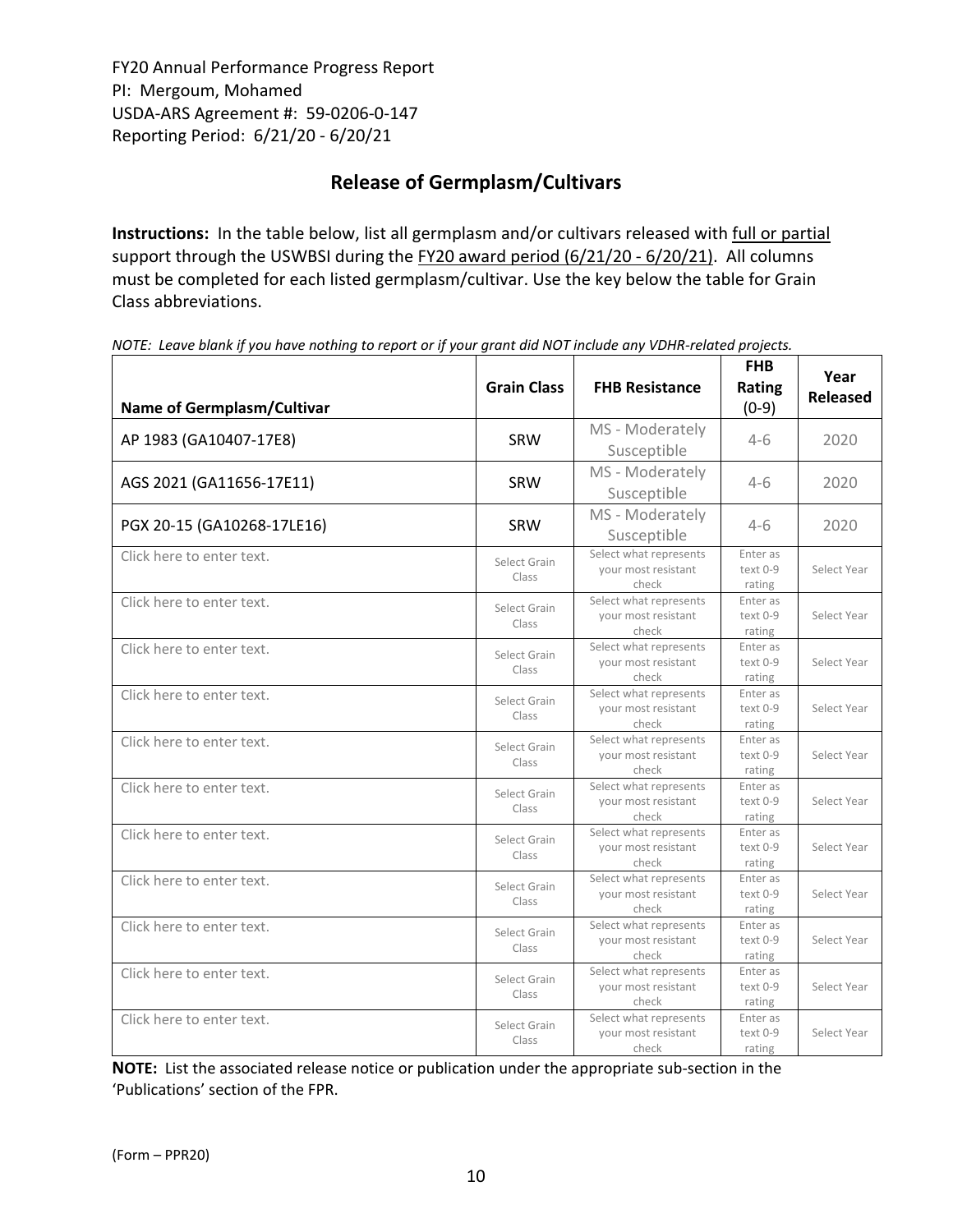# **Publications, Conference Papers, and Presentations**

**Instructions:** Refer to the PR\_Instructions for detailed more instructions for listing publications/presentations about your work that resulted from all of the projects included in the FY20 grant award. Only citations for publications published (submitted or accepted) or presentations presented during the **award period (6/21/20 ‐ 6/20/21**) should be included. If you did not publish/submit or present anything, state 'Nothing to Report' directly above the Journal publications section.

NOTE: Directly below each citation, you **must** indicate the Status (i.e. published, submitted, etc.) and whether acknowledgement of Federal support was indicated in the publication/ presentation. See example below for a poster presentation with an abstract:

Z.J. Winn, R. Acharya, J. Lyerly, G. Brown‐Guedira, C. Cowger, C. Griffey, J. Fitzgerald, R.E. Mason and J.P. Murphy. 2020. "Mapping of Fusarium Head Blight Resistance in NC13‐20076 Soft Red Winter Wheat." In: S. Canty, A. Hoffstetter, and R. Dill‐Macky (Eds.), *Proceedings of the 2020 National Fusarium Head Blight Forum (*p. 12.), Virtual; December 7‐11. Online: https://scabusa.org/pdfs/NFHBF20\_Proceedings.pdf. Status: Abstract Published and Poster Presented Acknowledgement of Federal Support: YES (Abstract and Poster)

# **Journal publications.**

Bikash Ghimire , Alfredo D. Martinez‐Espinoza, Bhawana Ghimire, Bennett Harrelson, John D. Youmans, **Mohamed Mergoum**, and James W. Buck. **2020**. First Report of Fusarium poae Causing Fusarium Head Blight of Wheat in Georgia, USA. **Plant Disease. https://doi.org/10.1094/PDIS‐08‐20‐1779‐PDN** Status: Published Acknowledgement of Federal Support: No (Pub not applicable to this agreement)

Bikash Ghimire, Suraj Sapkota, Bochra A. Bahri, Alfredo D. Martinez‐Espinoza, James W. Buck, and **Mohamed Mergoum**. **2020**. Fusarium Head Blight and Rust Diseases in Soft Red Winter Wheat in the Southeast United States: State of the Art, Challenges and Future Perspective for Breeding. **Front. Plant Sci., Published online: https://doi.org/10.3389/fpls.2020.01080** Status: Published

Acknowledgement of Federal Support: No (Pub not applicable to this agreement)

Ahmed ElFatih A. ElDoliefy, Ajay Kumar, James A. Anderson, Karl D. Glover, Sujan Mamidi, Elias M. Elias, Raed Seetan, Mohammed Alamri, Shahryar F. Kianian, Suraj Sapkota, Andrew Green and **Mohamed Mergoum**. **2020**. Genetic dissection of Fusarium head blight disease resistance in spring wheat cv. 'Glenn'. Euphytica. Published on line **https://doi.org/10.1007/s10681‐020‐ 02610‐0**

Status: Published Acknowledgement of Federal Support: Abstract (Yes); Poster (Yes)

(Form – PPR20)